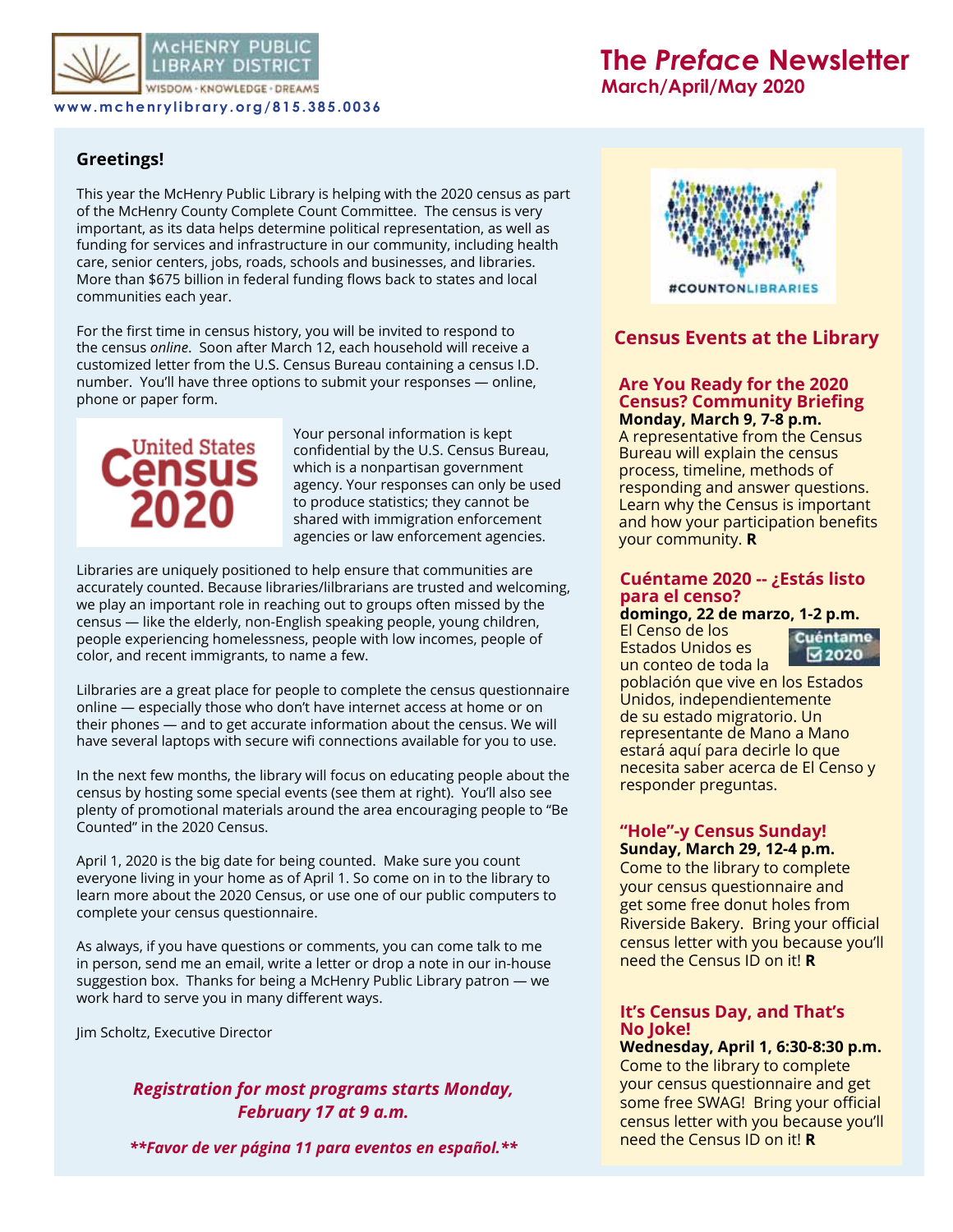## *Library News and Special Events*

## **Changes to Hold Slips**

When picking up your holds recently, you might have noticed something different. We've made some changes to hold slips that include adding the last four digits of your library card number and adding more letters to your name to help you better identify your hold.



These changes have been initiated throughout our consortium as a way to protect your privacy. If you have any problems finding your hold, please see the Circulation Staff. We're happy to help you.

## **Half Price Fines**

It's here again! Announcing our spring Half Price Fines Program from **May 3 through May 16.** We



will gladly cut your late fees in half during that time period for any overdue McHenry items. This does not include items that have not been returned, or collection fees.

The late fees we collect this time

will be donated to CASA of McHenry County, a volunteer organization that serves as an advocate for children in the foster care system. If you have any questions about our Half Price Fines Program, please call or ask someone at the Checkout Desk. We're happy to help.

## **Roku Ultras Available to Check Out**

Missing out on shows and movies because you don't have a streaming service? Want to try one out before you buy one? Don't worry — Roku Ultras are here!

The library is offering Roku Ultras loaded with Netflix, Hulu, and Disney+ for checkout. All you need is an internet connection, a TV and a McHenry Public Library card!



Rokus can be checked out for three weeks, and you can put a hold on one if all of them are checked out. Stop by the Questions Desk to check one out or place a hold!

# **Week of the Young Child April 13-17**

*We're celebrating Week of the Young Child! Week of the Young Child™ is an annual celebration hosted by the National Association for the Education of Young Children (NAEYC) celebrating early learning, young children, their teachers, and families.*



**Drop in to any of the programs below for infants to children age 6 with adult.**

#### **Music Monday**

#### **When: Monday, April 13, 10-10:45 a.m.**

Join us for a storytime incorporating instruments and songs. Afterwards we'll make our own homemade instruments for a fun dance party!

#### **Tasty Tuesday**

#### **When: Tuesday, April 14, 10-10:45 a.m.**

Bring your appetites because we'll be measuring and making some delicious snacks together!

#### **Work Together Wednesday**

**When: Wednesday, April 15, 1:30-2:15 p.m.**

Get ready for some serious fun as we play, build, and learn together!

## **Artsy Thursday**

#### **When: Thursday, April 16, 1:30-2:15 p.m.**

Explore your artistic side as we create process-based art projects, as well as a giant mural that we will all create together to display in the library for everyone to enjoy! Be sure to bring a smock or old shirt because we may get messy!

#### **Family Friday — Week of the Young Child Celebration**

#### **When: Friday, April 17, 1:30-2:30 p.m.**

Join us for a storytime about families where we will read a story and make a craft that celebrates your family! Refreshments will be served by Oberweis Dairy.

> *Register for programs at mchenrylibrary.org, by phone at 815-385-0036 or in person.*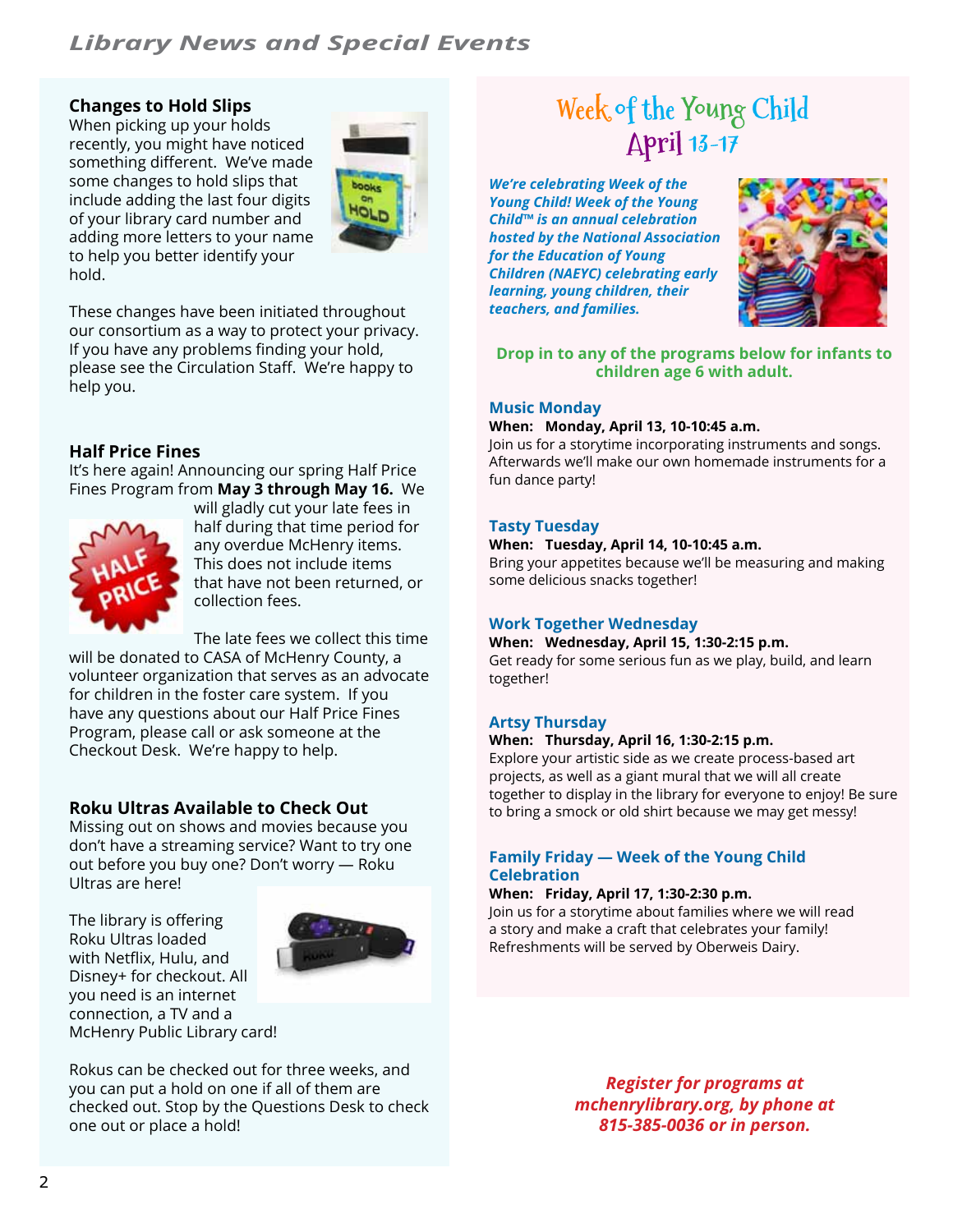## *For Young Children*

## Spring Storytimes **March 2-17 & April 20 - May 12**

Children learn through stories and music lead by Youth Services staff. Kids use their minds and bodies in interactive play. Staff also promote a variety of great books in Storytimes, so parents and children can learn about new authors and illustrators. See online calendar for specific dates and locations. No older siblings, please. No programs on days the library is closed. All of the storytimes above (plus Family Story and Playtime) are day-of registration.

Starting 30 minutes before the program begins, parents will sign up on the sheet posted on the program room door. We will admit those who sign up on a first-come-first-served basis until the program limit is filled. **R**

| <b>Name</b>                   | Age                | Day     | <b>Time</b>      |
|-------------------------------|--------------------|---------|------------------|
| <b>Little Tots</b>            | $6-19$ mos.*       | Monday  | $9:30-10$ a.m.   |
| <b>Terrific Toddlers A</b>    | $20 - 36$ mos. $*$ | Monday  | 10:15-10:45 a.m. |
| <b>Terrific Toddlers B</b>    | 20-36 mos.*        | Tuesday | $9:30-10$ a.m.   |
| Preschool Storytime 3-6 years |                    | Tuesday | $1-1:30$ p.m.    |
| <b>Bilingual</b>              | 2-6 years          | Tuesday | 4:30-5 p.m.      |

*Parents/caregivers are required to remain in the library during storytimes. \* Parent/caregiver must accompany child.*

#### **Mini Masterpieces**

| When:           | Wednesdays, 2-2:45 p.m.              |
|-----------------|--------------------------------------|
| Who:            | <b>Ages 3-6 w/adult</b>              |
| March 4:        | <b>Line Art</b>                      |
| <b>April 1:</b> | <b>Marble Paintings</b>              |
| <b>May 6:</b>   | <b>Beaded Butterflies</b>            |
|                 | Make art, make crafts, and make      |
|                 | friends at this program for creative |
| kids. R         |                                      |

#### **Preschool Playtime**

| When:           | Thursdays,                               |
|-----------------|------------------------------------------|
|                 | $9:30-10:15$ a.m.                        |
| Who:            | Ages 2-5 w/adult                         |
| March 5:        | <b>Balloon Games</b>                     |
| <b>April 2:</b> | <b>Gross Motor Skill Games</b>           |
| May $7:$        | <b>Obstacle Course</b>                   |
|                 | Join us for fun activities that will get |
|                 | preschoolers up and moving! R            |

**Wiggles & Giggles**

**When: Fridays: March 6 & 20, & May 1 & 15, 9:30-10 a.m. Who: Ages 6-23 mos. w/adult** Enjoy fun and active stories, rhymes & songs. **R**

#### **Parachute Play for Toddlers When: Fridays: March 6 & 20, & May 1 & 15, 10:30-11 a.m. Who: Ages 2-3 1/2 w/adult** Join us for a storytime and activities

using our indoor parachute! **R**

#### **Family Story and Playtime When: Wednesdays: March 11 &**

**25, April 8 & 22, & May 13, 1-1:45 p.m. Who: All ages**

Join us for a new flexible program that includes an informal playgroup and concurrent storytimes. Children will have the choice to either play with the library's collection of toys and manipulatives, or take part in an all-ages storytime, or come and go between the storytime and playgroup as they please!

## **Happy Birthday, Bill Martin Jr.!**

**When: Thursday, March 12, 6-7 p.m.**

**Who: Ages 18 mo. - 4 yrs. w/adult** Celebrate the author Bill

Martin Jr. with us as we read and do activities incorporating the books *Chicka Chicka Boom Boom, Brown Bear Brown Bear What Do You See?*, and many others! **R**



#### **Storytime at Panera Bread When: Wednesdays: March 18,**

**April 15 & May 20, 10-10:30 a.m.**

## **Who: Ages 3-6 w/adult**

Listen to stories, songs and fingerplays while you enjoy milk and cookies at the McHenry Panera, 1711 N. Richmond Rd. (Caregivers must remain in the restaurant during the program.) Register just the child. **R**

#### **Won't You Be My Neighbor? Day When: Saturday, March 21, 11 a.m. - 12 p.m.**

**Who: Ages 3-6 yrs. w/adult**

Throw on your favorite cardigan and get ready to learn about generosity and kindness. After storytime, help us create kindness boxes that we will share with the community. **R**

#### **Stories at Hidden Pearl Coffee When: Thursdays, March 26. April 23 & May 28, 1:30-2 p.m.**

**Who: Ages 3-6 w/adult** Come for an intimate storytime at the recently reopened Hidden Pearl Coffee at 1250 N. Green St. **R**

#### **Little Explorers**

| When:          | Fridays, 2-2:45 p.m.                  |
|----------------|---------------------------------------|
| Who:           | Ages 3-6 w/adult                      |
| March 27:      | <b>Towers</b>                         |
| April 24:      | <b>Marshmallow Launchers</b>          |
| <b>May 22:</b> | <b>Lego Buildings</b>                 |
|                | Let's learn about the world around us |
|                | through these activities. <b>R</b>    |

#### **Baby Art: Cookie Cutter Painting When: Monday, March 30,**

**9:30-10:15 a.m. Who: Ages 18 mos. & under w/adult**

Let your baby get messy at the library! This month they'll use cookie cutters or just their fingers to create simple paintings, so dress for a mess! **R**

#### **Why, Tickle Me Pink! It's National Crayon Day!**

**When: Tuesday, March 31, 11-11:45 a.m.** 

#### **Who: Ages 3-6 w/adult**

Celebrate National Crayon Day by reading Crayon related stories, completing activities, and coloring! **R**

#### **Toddler Art: Cotton Masterpiece When: Friday, April 3, 9:30-10:15 a.m.**

**Who: Ages 19 mos. -3 yrs. w/adult** Your toddler will have a good time making a masterpiece with paint, cotton swabs, and cotton balls! Dress for a mess! **R**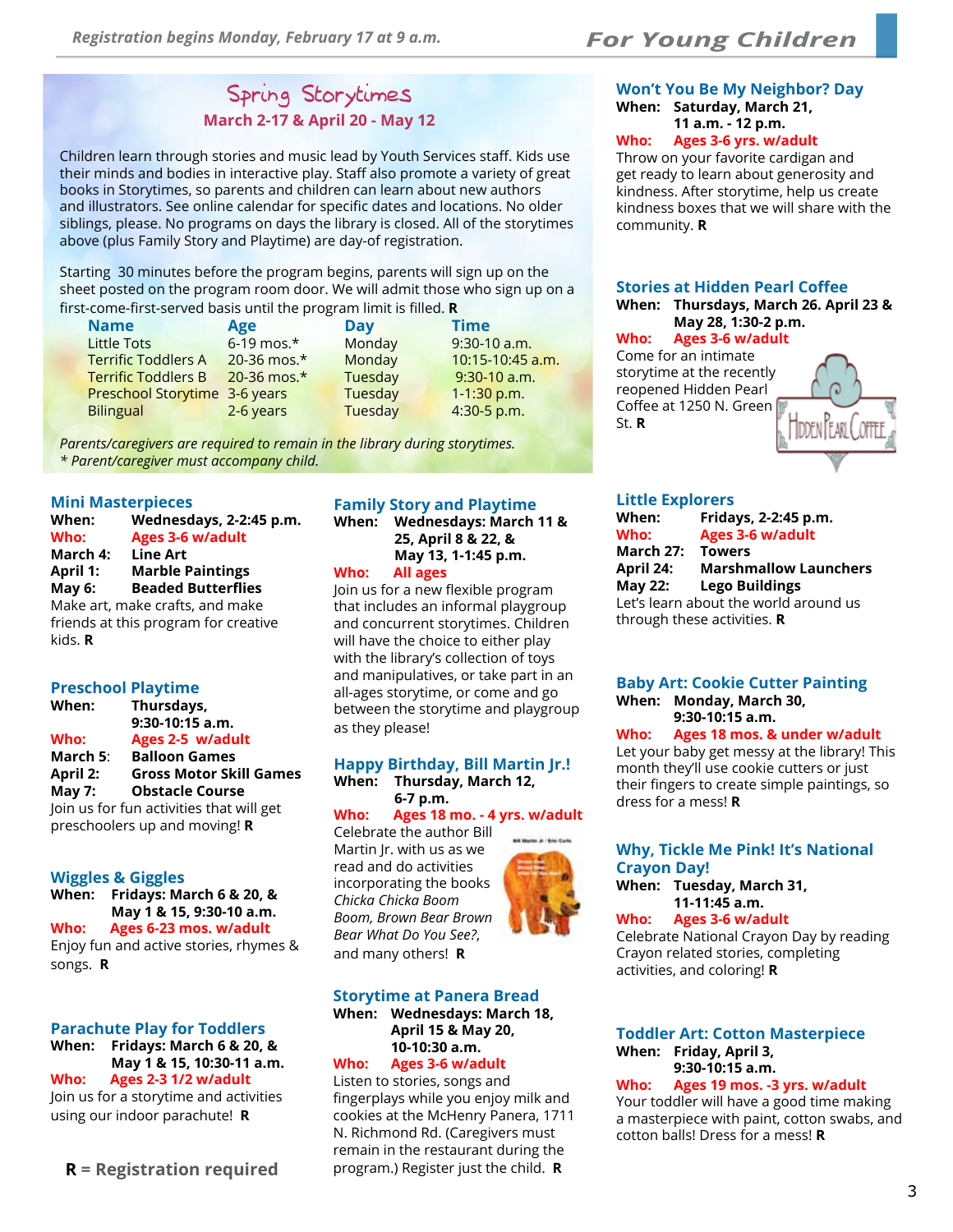*Young Kids (cont.)*

## *Kids & Family*

#### **Zumba for Kids with Fitness 120 When: Monday, April 6**

**Who: Toddlers (18 mos. - 2 yrs.) from 9:30-10 a.m. Preschoolers (2 ½ -6) from** 

**10:15-10:45 a.m.**



Join us at one of these sessions for a morning of fun and creativity through fitness! An adult must accompany the child. **R**

#### **"Block" Party When: Saturday, April 11, 10-11 a.m. Who: Ages 2-6 w/adult**

Playing is learning! Join us to have a great time playing and building with the library's block collection. No registration is required, but sign up if you would like a reminder call.

#### **World Book Day**

**When: Thursday, April 23, 11 a.m.- 12 p.m. Who: Ages 3-6 w/adult**

Dress up like your favorite children's book

character, listen to stories, and complete book-themed activities! **R**

## **May the 4th Be With You When: Monday, May 4, 1-2 p.m.**

**Who: Ages 2-6 w/adult** Celebrate Star Wars Day with a storytime that's out of this world! Costumes welcome. Aimed at padawans ages 2-6. **R**

#### **Mom & Me Storytime**

**When: Saturday, May 9, 10-10:45 a.m. Who: Ages 5 & under w/adult**

Enjoy an afternoon listening to stories, singing songs and creating a special gift! **R**



## **Pajama Storytime**

#### **When: Thursday, May 28, 6-7 p.m. Who: Ages 1-4 w/adult**

Wear your pajamas for stories, songs, crafts, and a bedtime snack. We'll celebrate Margaret Wise Brown's birthday by reading *Goodnight Moon*, along with other bedtime tales. **R**

*Children under age 10 MUST have an adult caregiver remain in the library during events.*

#### **STEM Me a Story Who: Grades K-1 w/adult When: Thursday, March 12, 3-4 p.m.**

Experience the story and then enjoy a hands-on STEM activity that relates to the story. This month we will read *Galapagos Girl* by Marsha Diane Arnold. Then create your own Galapagos turtle habitat. **R**

**An Evening with Children's Author Lisa Graff Who: Ages 6 & up When: Wednesday, March 18, 6-7 p.m.**



The library is excited to welcome Lisa Graff, the critically acclaimed and award-winning author of *Far Away, The Great Treehouse War, A Clatter of Jars, Absolutely Almost,* and more! Lisa's books have been named to more than 70 state award lists and have been touted as best books of the year by booksellers, teachers, and librarians. Lisa will talk about herself and her books, with a book signing to follow. Books will be available to purchase from Read Between the Lynes Bookstore. **R** *Funded by the Friends of the Library.* 

#### **The Who Was? What Was? Trivia Contest When: Tuesday, March 24,**

#### **2-3 p.m. Who: Grades 3-5**

You have read and memorized the *Who Was and What Was* book series,



now it's time to test your knowledge against your friends! You'll be placed in trivia teams for this epic history showdown! **R**

**R = Registration required**



#### **"Minute to Win It" Family Challenge! When: Wednesday, March 18, 10-11 a.m.**

**Who: Grades K-4 w/adult** Join us as we challenge ourselves in the "Minute to Win It" Challenge! From stacking cups to balancing marshmallows, get ready for a fun-filled morning! **R**

#### **Sensory Saturday Who: Grades K-12 w/adult**

Join us for a sensory event designed for children with autism, sensory processing or other developmental needs, their families, and friends! **R**

March 21, 2-3 p.m. — Over the rainbow!

May 16, 10-11 a.m. — Beautiful butterflies and more!

#### **T-Rex-plorers Hear me ROAR! Who: Grades K & up w/adult When: Monday, March 23, 1-2 p.m.**

Join us as T-Rex-plorers take you on an adventure straight from the world of dinosaur science and paleontology. See dinosaur fossil types from numerous species close up and hands on! **R**

#### **Family Game Night When: Wednesday, April 1, 6:30-8 p.m.**

## **Who: Grades K-8 w/adult**

Get an early start on your Board Game Day celebration with this Family Game Night. Come to the library to play some cards, dice, and board games as a family! **R**

#### **Family Book Club at Culvers! When: Tuesday, April 14, 6:30-7:30 p.m.**

## **Who: Grades 1-4 w/adult**

Join us at the McHenry Culver's for our Family Book Club! This month's book will be *A Boy Called Bat* by Alana Arnold. **R**

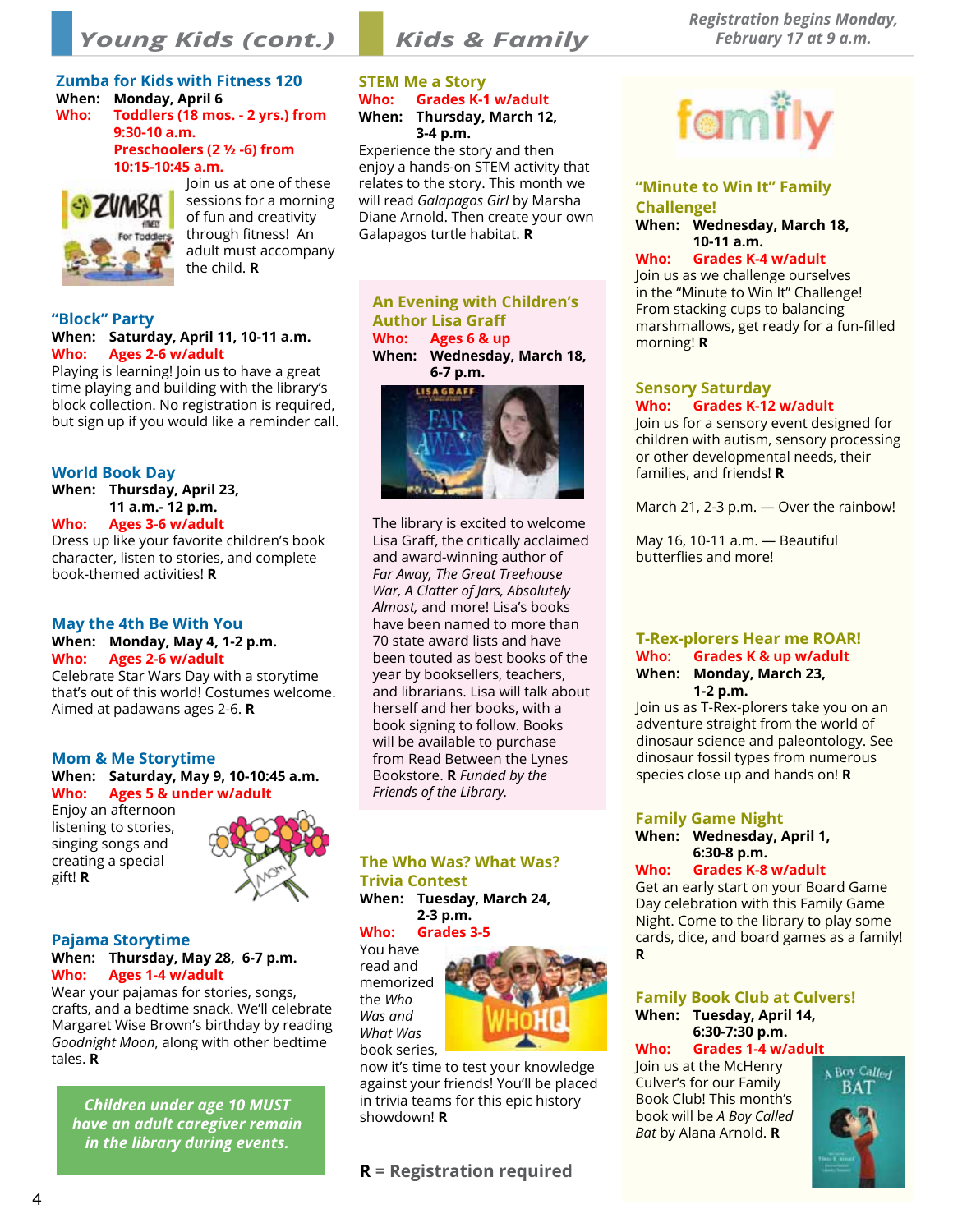## **Mulan Movie, Lanterns & More!**

**When: Thursday, March 26, 10-11 a.m.**

**Who: Grades 3-5** Get ready for the live action release of Disney's "Mulan" with some fun crafts while we talk about the movie! **R**



## **Lots and Lots of Llamas Craft Extravaganza!**

#### **When: Friday, March 27, 12-1 p.m. Who: Grades K-3**

Do you love llamas? Then you will love this nonstop llama craft extravaganza! Get ready to create everything from spring wool llamas to fiesta llamas and more! **R**

#### **Polskie Bajki/Polish Storytime**

#### **When: Saturdays, March 28, April 25 & May 23, 3-3:30 p.m. Who: Children of all ages**

Posłuchajcie bajek, zaśpiewajcie piosenki i bawcie się dobrze! Dzisiejszy program będzie w języku polskim i angielskim. Dzieci w każdym wieku są zaproszone!

Listen to stories, sing songs, and have fun! This bilingual storytime will be in Polish and English. **R**

#### **NatureKids: Eggcellent Adventure! When: Thursday, April 2, 4:30-5:30 p.m.**

#### **Who: Grades K-3**

It's spring and the birds are back! Join us as we explore the outdoors to learn



how to identify native area birds' eggs, and learn how they build their nests to withstand the elements of the

season. Our program will then continue indoors where we will create our own birdhouse to hang in the backyard! **R**

#### **Big Bang Family Science Club: The Science Behind Kites Challenge When: Saturday, April 18, 2-3 p.m. Who: Ages 6-10 w/adult**

Explores the science behind kites through simple experiments and hands-on activities. During the program, families will create their own kites and, weather permitting, we will continue outside to fly our kites in the family kite challenge! **R**

## **Create with Snapology!**

**When: Saturday, April 4**  Join us as we celebrate National Robotics Week with Snapology!

#### **Create Robopals Grades K-3 10-11:30 a.m. —**

Ceate your own animal inspired robotic model! From insects to alligators and so much more,



you'll have a wild time as you build, learn and play. **R**

#### **Create Megamachinery Grades 4-8**

**1-2:30 p.m. —** Create your favorite motorized vehicles! From trucks to space rovers and so much more, you'll be sure to have fun as you build, learn and play. **R**

#### **Read "Fur" Fun**

**When: Saturday, April 25, 10 a.m. - 12 p.m.**

**Who: Ages Pre-K — Grade 2** Bring a book, cuddle up and read to the

dogs! Licensed therapy dog owners will be present. Sign up for a time slot at the Questions Desk. **R**

### **Trash to Treasure Craft Extravaganza! Who: Grades K-3**

**When: Wednesday, April 29, 4:30-5:30 p.m.**

Celebrate the 100th anniversary of Earth Day by joining us for a trash filled craft event! We will recycle everyday household items and create beautiful crafts! Trash has never looked so good! **R**

#### **Make a Baby Yoda Keychain**

**When: Monday, May 4, 4:30-5:30 p.m.**

**Who: Grades 3-5**

Make a cute Baby Yoda keychain to celebrate Star Wars! **R**

*Note: Programs are for children only, unless "w/adult" or "all ages" is indicated.*

## **Razzle Dazzle Unicorns**

**When: Monday, May 11, 4:30-5:30 p.m.**

#### **Who: Grades K-3**

Do you love unicorns? Then you'll love this nonstop unicorn extravaganza filled with stories, crafts, games and more! **R**



## **Snacks with the Chief**

**When: Wednesday, May 27, 4:30-5:30 p.m.**

#### **Who: Grades K-3**

Join McHenry Police Chief Birk as he reads us a story and explains his role in McHenry's Police Department. Then enjoy a snack as Chief Birk answers any questions you may have about police work. **R**

## **After School Supper Program**

**When: Tuesdays & Thursdays 3:30-5 p.m. in our Meeting Room**



**Come to the library for a quick meal. While you're here get started on your homework or work on a mind- bending activity. Any student age 18 and under receives a free meal provided by the Northern Illinois Food Bank.**

#### **Take-Home Craft**

**Stop in to pick up a theme-related craft, while supplies last. All ages.**

**March 15-21 Dragon Craft May 10-16 Paper Bag Butterfly**

#### **I Spy Display**

**Check out our life-sized I Spy display from April 12-25! Will you be able to spy the hidden objects?**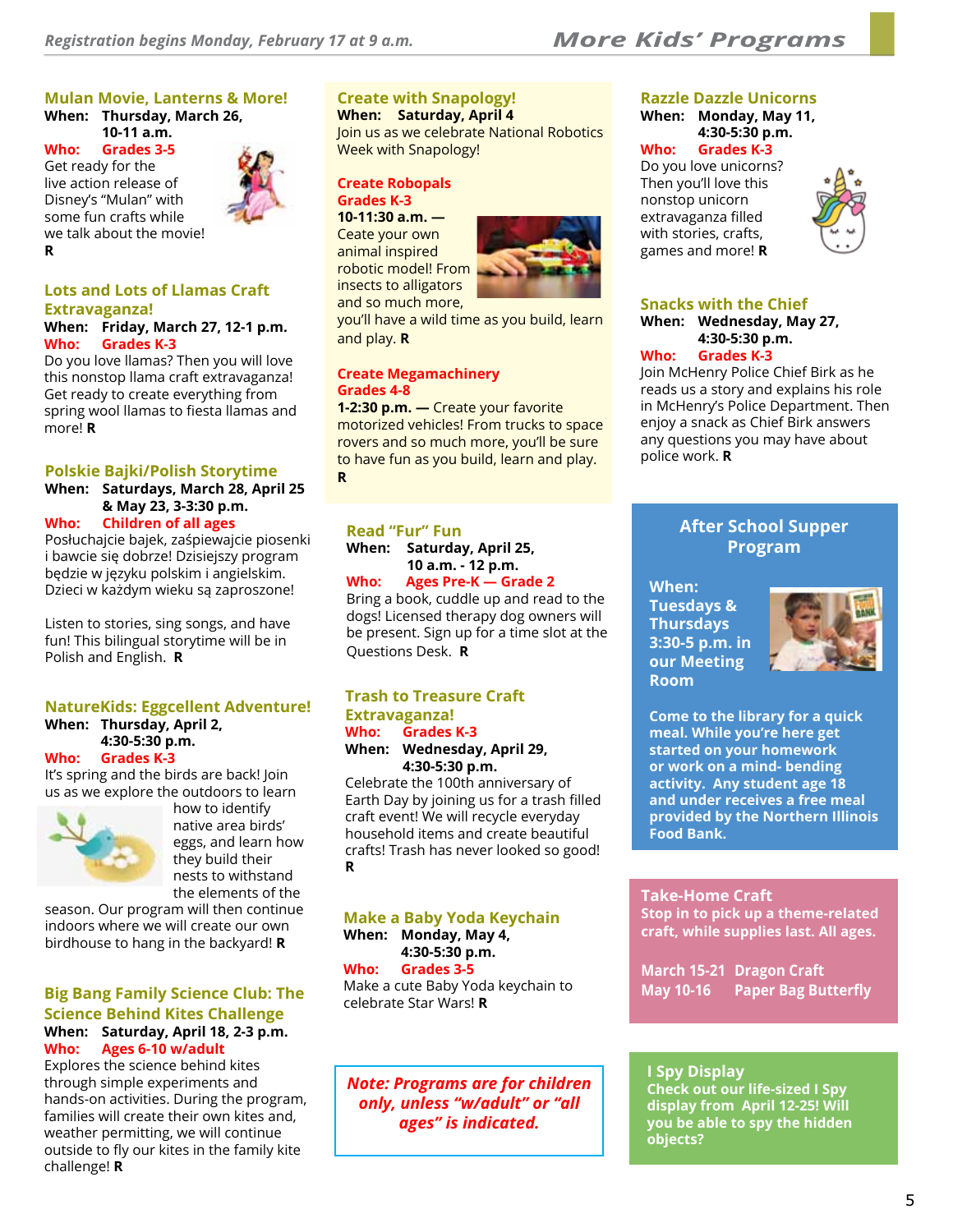#### **Game On!**

**When: Monday, March 23, 3:30-5 p.m.**

**Who: Grades 4-8** Join us at the library for a fun afternoon

of games featuring Nintendo Switch and Xbox One, board games and puzzles. **R**

#### **Paint & Sip: It's Raining Watercolors!**

**When: Wednesday, March 25, 2:30-3:30 p.m. Who: Grades 4-8**



Creativity and juice boxes will be free flowing when you use watercolors to create a rainy day scene. **R**

#### **Money Smart Tweens & Teens When: Tuesday, April 7, 6-7 p.m. Who: Grades 4-12**

Join us as we celebrate Money Smart Week with a representative from First Midwest Bank. You'll learn the concepts of saving, spending, how to set up a savings account and more! Parents are encouraged to attend. **R**

#### **Tween D.I.Y. — Recycled Crafts**

**When: Monday, April 20, 4:30-5:30 p.m.**

#### **Who: Grades 4-8**

Celebrate Earth Day with recycled crafts. Come to the library to make a bracelet out of pop tabs! **R**

#### **Tween D.I.Y. — Spring Blossom Tree Paper Quilling When: Wednesday, May 6, 4:30-5:30 p.m.**

**Who: Grades 4-8** Make a a spring blossom tree using watercolor and paper

quilling techniques. **R**



#### **Build Your Own Droid**

#### **When: Thursday, May 14, 4:30-5:30 p.m. Who: Grades 4-8**

Do you love Star Wars? Are you as excited about The Mandalorian as we are? Then come in and build your very own droid! Use R2D2 or BB8 as inspiration or create something new it's up to you! **R**



#### *WE NEED YOU!!*

*Interested in volunteering this summer? Contact Youth Services or stop by the Questions Desk. Applications available starting May 1.* 

**Summer Teen Volunteer Training When: Saturday, May 23, 10:30-11:30 a.m**. **OR** 

**Thursday, May 28, 4-5 p.m.**

#### **Who: Ages 13-18**

Whether you're looking for volunteer hours over the summer or just want to be awesome, summer volunteering at the library is just the thing. Sign up for this training to learn all you need to be a volunteer this summer and earn your ticket to the volunteer party in August! Please pick up and complete your summer volunteer application before the training session. **R**

## FREE Comic Book Day Saturday, May 2



**Stop by the Questions Desk and pick out a free comic book. One to a customer!** 

## **McHenry High School Student Art Shows @ the Library**

**April 20-26: East Campus AP & Honor Students Art Show**

**April 27-May 3: East Campus All-Student Art Show**





| When:<br>Who:<br><b>Where:</b> | Thursdays, 4:30-5:30 p.m.<br>Grades 4-6<br><b>Jimano's Pizza on Rt. 31</b>                 |
|--------------------------------|--------------------------------------------------------------------------------------------|
| March 5:                       | <b>The Great Treehouse War</b><br>by Lisa Graff (first 10 to<br>sign up get a free copy)   |
| <b>April 2:</b>                | <b>Read &amp; bring a Science</b><br><b>Fiction book</b>                                   |
| <b>May 7:</b>                  | <b>The Crossover by Kwame</b><br><b>Alexander</b> (first 10 to<br>sign up get a free copy) |

Join us at Jimano's Pizza for good eats and to chat about the books above. Bring your book! **R**

## **Reader's Dozen Book Group**



**When: Fridays, 3:30-4:30 p.m. Who: Grades 6-8 Where: Dunkin' Donuts on Rt. 31 & Oak Ave.**

(The first 10 to sign up at the Questions Desk will get a free copy of the book.)

| March 20:      | <b>Absolutely Almost by</b> |
|----------------|-----------------------------|
|                | <b>Lisa Graff</b>           |
| April 17:      | Out of My Mind by           |
|                | <b>Sharon Draper</b>        |
| <b>May 15:</b> | <b>Keeper of the Lost</b>   |
|                | <b>Cities by Shannon</b>    |
|                | <b>Messenger</b>            |

Join our book group just for middle schoolers! Enjoy delicious donuts while spending time discussing books. **R**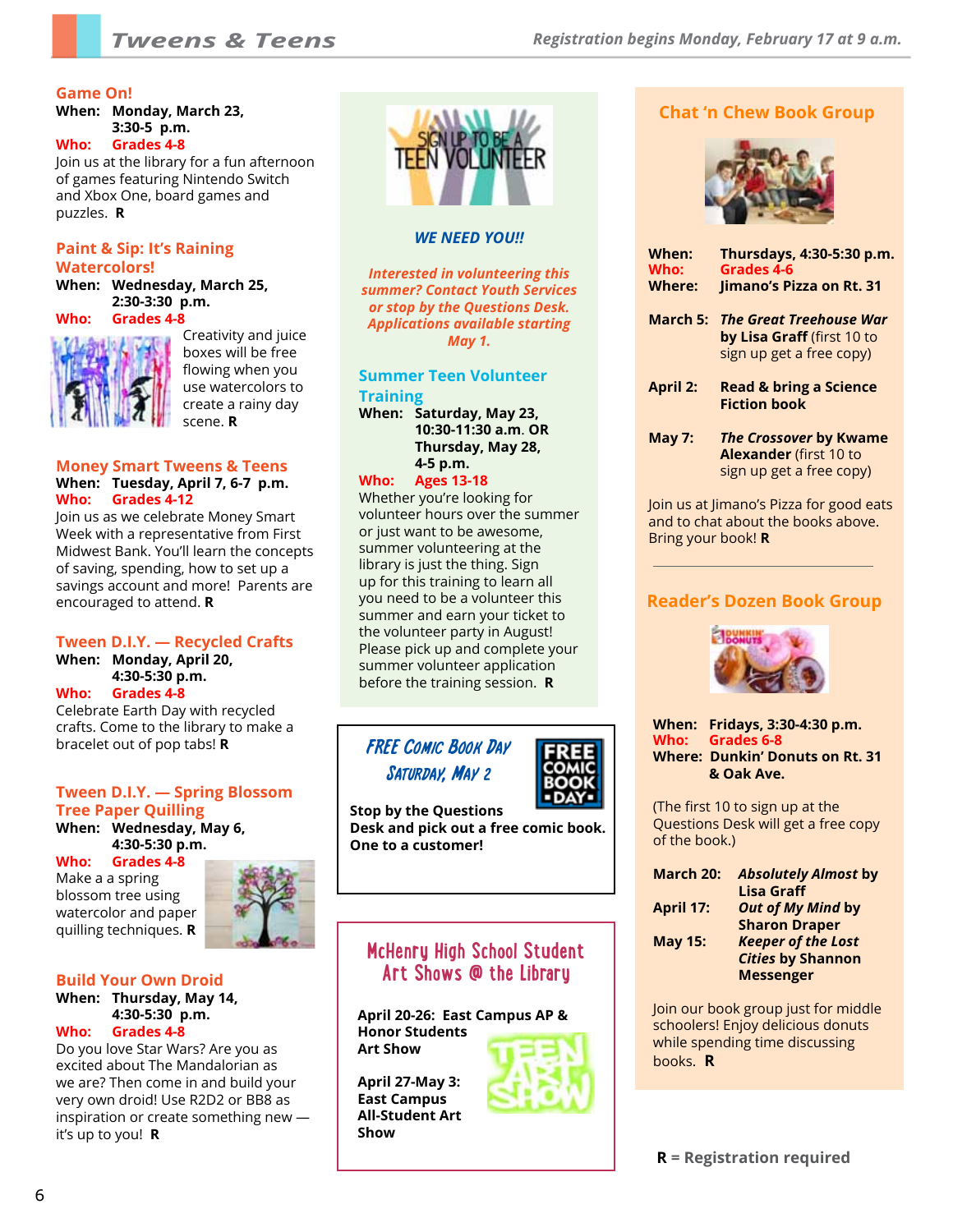## **LGBTeaQ Rainbow Reads**

**When: Sundays: March 8, April 5 & May 10, 1-2 p.m**. **Who: Grades 6-12**

Hang out with your rainbow fam at our monthly LGBTQ+ casual book club and support group. Sip some tea or coffee and tell us what you've been reading or watching, and whatever else might be on your mind in an open and accepting environment.

#### **Dungeons & Dragons**

**When: Tuesdays: March 10, April 21 & May 12, 5:30-8:30 p.m**. **Who: Ages 11-21**

Make a character and join an experienced Dungeon Master in this fantasy role playing game. We will be playing the 5th edition. **R**

#### **Teen Advisory Group (TAG)**

**When: Wednesdays: March 11, April 8 & May 13, 3:30-4:30 p.m**. **Who: Grades 6-12**

Teens, join our Teen Advisory Group (TAG). Help make the library better for teens while earning volunteer hours for school! No need to register.

#### **Book Exchange Party**

#### **When: Saturday, March 14, 1:30-2:30 p.m**. **Who: Grades 6-12**

Got books you don't want? Want newto-you books? Bring a book you don't want anymore and leave with one you do at our Book Exchange Party. Pizza and drinks provided while you talk with everyone about the books you're trading.

## **Write On! Teen/Tween Writing Club**

**When: Thursdays, March 19, April 16 & May 21, 6:30-8 p.m.**



Need more writing in your life? Join our new writing club, where you can face our

monthly writing challenge, work on your personal stories, and hang out with your friends! Feel free to bring your own device or use one of the library's computers. **R**

#### **Crazy Good Book Club**

**When: March 23, April 27 & May 26, 3:30-4:30 p.m**. **at Jimano's Who: Grades 9-12**

| March 23: | We Set the Dark on Fire by   |
|-----------|------------------------------|
|           | Tehlor Kay Mejia             |
| April 27: | Watch Us Rise by Renée       |
|           | Watson                       |
| May 26:   | Dealing in Dreams by Lilliam |
|           | Rivera                       |

**R**

## **Anime & Manga Club**

**When: Wednesdays, March 25, April 22 & May 27, 7-8 p.m. Who: 6th Grade & up**

Fans of Anime and Manga can get together to talk about their favorite manga, watch anime and enjoy other fun activities. **R**

#### **Teen Crafternoon Who: Grades 6-12**

Come make some stuff with Miss Emma! Here's what we're doing:

#### **Hot Glue Geode**s —

Thursday, March 26, 1:30-2:30 p.m.



**Spring Chandelier** — Friday, April 24, 3:30-4:30 p.m.

**Pocket Koi Pond** — Wednesday, May 20, 3:30-4:30 p.m. **R**

#### **Roll the Dice! When: Wednesday, April 15, 6-8 p.m. Who: Ages 11-20**



Tired of checkers and Chutes and Ladders? Try rooting out who wants to overthrow an Orwellian government in Resistance, stop Cthulhu before he

ends the world in Elder Sign, or simply try not to topple a Jenga tower! Great games to change your definition of board gaming. **R**

#### **Finals Relief When: Saturday, May 16, 1-3 p.m**. **Who: Grades 9-12**

You've been running yourself ragged studying for and stressing over your upcoming finals. Time to let go and relax just a bit. Join us for pizza, tea, games, and fun in an absolutely studyfree zone!



#### **SAT Math Prep When: Tuesday, March 10, 7-8:30 p.m. Who: Grades 9-12**

The SAT Math Test is divided into four content areas: Heart of Algebra, Problem Solving and Data Analysis, Passport to Advanced Math, and Additional Topics in Math. Come to this prep class to learn more and find out some tips and strategies. Presented by Sylvan Learning. **R**

#### **SAT Critical Reading and Grammar Prep**

#### **When: Tuesday, April 14, 7-8:30 p.m.**

**Who: Grades 9-12** The SAT Critical Reading Test

has students read and analyze passages from US Literature, a US Founding document, and science and the social sciences text. While there is a lot to cover it is very doable with the right approach on how to pick out critical information and use the accompanying infographics to support your work. Presented by Sylvan Learning. **R**

## **Making Your Dream College a Financial Reality**

#### **When: Thursday, April 23, 7-8 p.m.**

**Who: Grades 9 & up**

This unique workshop covers methods not revealed in other college planning seminars. Don't miss the opportunity to learn new strategies available to families for planning, saving and paying for college that can save thousands of dollars while also optimizing admissions and scholarship opportunities. Both students and parents are encouraged to attend this free seminar presented by experts from My College Planning Team. **R**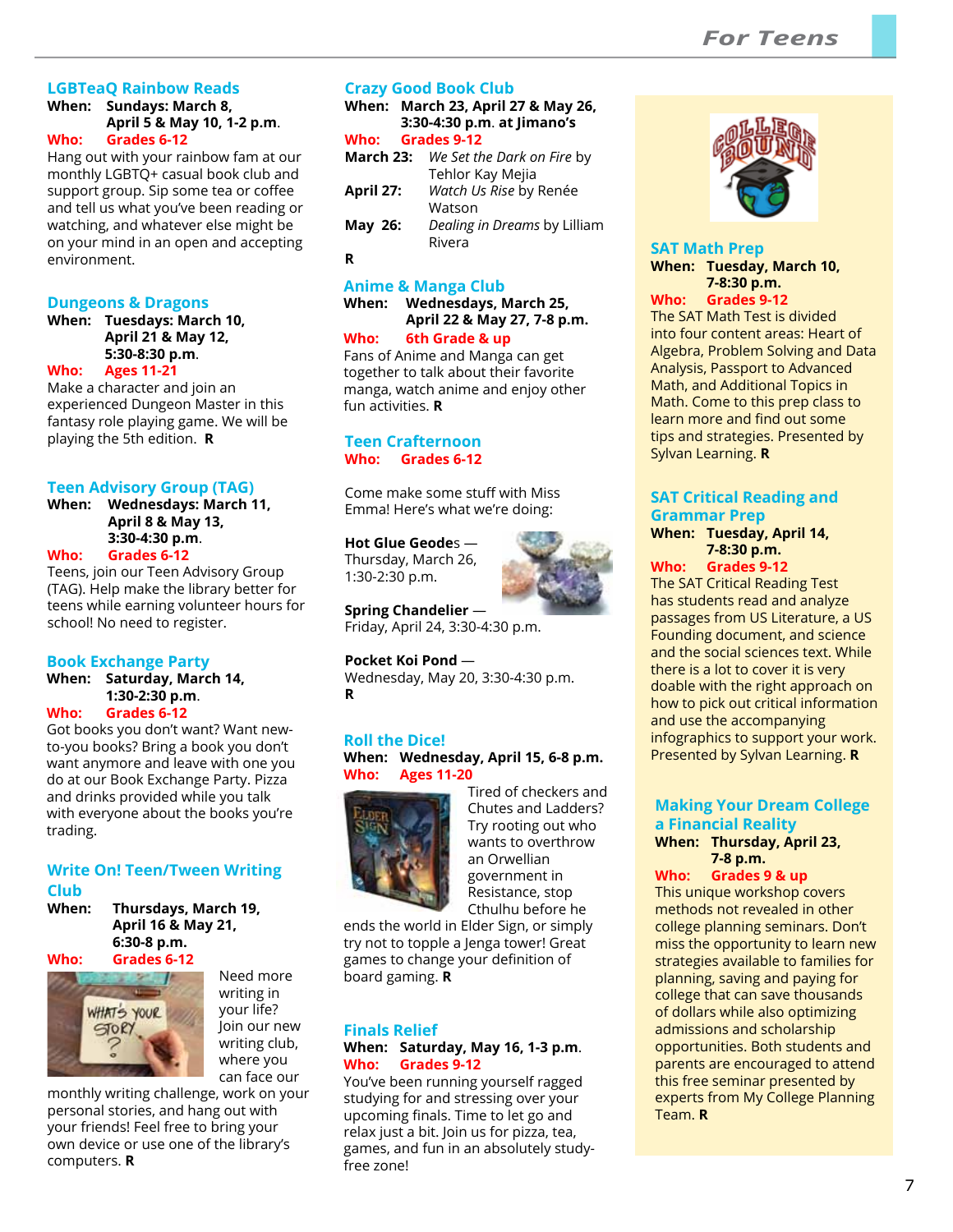## *Women's History Month*

## **Women in Astronomy**

**Monday, March 2, 7-8 p.m.**  Celebrate Women's History Month by learning about the role women have played in astronomical discoveries over the centuries. Michelle Nichols-Yehling from Adler Planetarium presents. **R**

#### **The Great Decisions Series Led by Professor Gary Midkiff**

Great Decisions is America's largest discussion program on world affairs. Pick and choose among the different sessions or



attend all of them! We're already on Chapter 2.

You'll read the Great Decisions Briefing Book (available at the Questions Desk), watch the DVD and meet as a group to discuss the most critical global issues facing America today.

## **Tuesdays from 7-8:30 p.m.**

- **March 24 Chapter 2: India and Pakistan**
- **April 28 Chapter 3: Red Sea Security**
- **May 26 Chapter 4: Modern Slavery and Human Trafficking**

#### **Research Your World War II Ancestry**

**Sunday, March 29, 1-2:30 p.m.** In this workshop, we'll cover compiled service records, pensions, draft registrations, and any other related genealogical material. **R**

**R = Registration required** buyer or need a refresher. **R**



## **Emerging Adult Events (ages 18-29)**

#### **Media & Me**

**When: Tuesdays, March 3, April 7 & May 5, 7-8:15 p.m.**  Bring a friend to Panera in McHenry to talk books, movies, music and more! In March, share your favorite Manga; in April we'll talk about science fiction; in May the topic is romance books. Enjoy bakery items provided by the library. **R**

#### **Table-Top Game Night When: Thursdays, March 19, April 16 & May 21, 6-8:30 p.m.**  Bring your friends and tabletop games. Start a campaign, or add more party members to

an existing campaign. Learn a new game. The possibilities are endless! **R** 

#### **Community Shredding Event Saturday, April 11, 10 a.m. - 12 p.m.**



Bring up to four boxes/ bags of personal (no business) documents to be shredded by a

commercial service in our parking lot. Staples can be left in, but no binder clips, x-rays, hanging folders or ring binders.

## **Buying a Home: Get Your Questions Answered**

**Tuesday, April 14, 7-8 p.m.** Prequalified, preapproved, points, home inspection, appraisals, mortgage choices. Nancy from First Midwest Bank, Tracy from Cherry Creek Mortgage, a consumer credit counselor, and a realtor explain the process, whether you're a first-time

#### **The Ins and Outs of Personal Bankruptcy Monday, April 20, 7-8:15 p.m.**

Learn about the bankruptcy process, the requirements for Chapter 7 and Chapter 13 bankruptcies, and



the pros and cons of each option. Presented by Ed Beckstrom from the Consumer Counseling Credit Service. **R**

## **Coffee With the Chief**

**Tuesday, April 21, 6:30-7:30 p.m.** Want to know what's going on in McHenry? Join McHenry Police Chief John Birk and a city official for a presentation and discussion. **R**

## **Going SOLAR 101**

**Wednesday, April 22, 7-8:30 p.m.** Thinking of going green? Learn about the benefits and incentive programs for solar energy. **Tours of the library's solar panels will be given from 6-7 p.m. weather permitting.** (To view the panels you must be able to climb a 2-story staircase.) Presented by Paul LaBarbera, UL-Certifed PV Solar Expert. **R**

#### **All Things British Monday, May 11, 7-8 p.m.**

Ever wonder why the flag is called the Union Jack but is the Union Flag, or why the Queen reigns



but doesn't rule? Confused about the United Kindom, Great Britain, and the British Isles? John Gowing, a London Blue Badge Tour guide for eight years, will explain this and more. **R**

## **AARP Safe Driver Course**

#### **Monday & Tuesday, May 18 & 19, 12-4 p.m.**

This is a two-part program. Registration automatically enrolls you for both parts. The cost is \$15 for AARP members (must bring card); \$20 for non-members. The fee covers both sessions and should be paid with a personal check on the first day of class. Completion of the course may entitle you to an auto insurance discount. **R**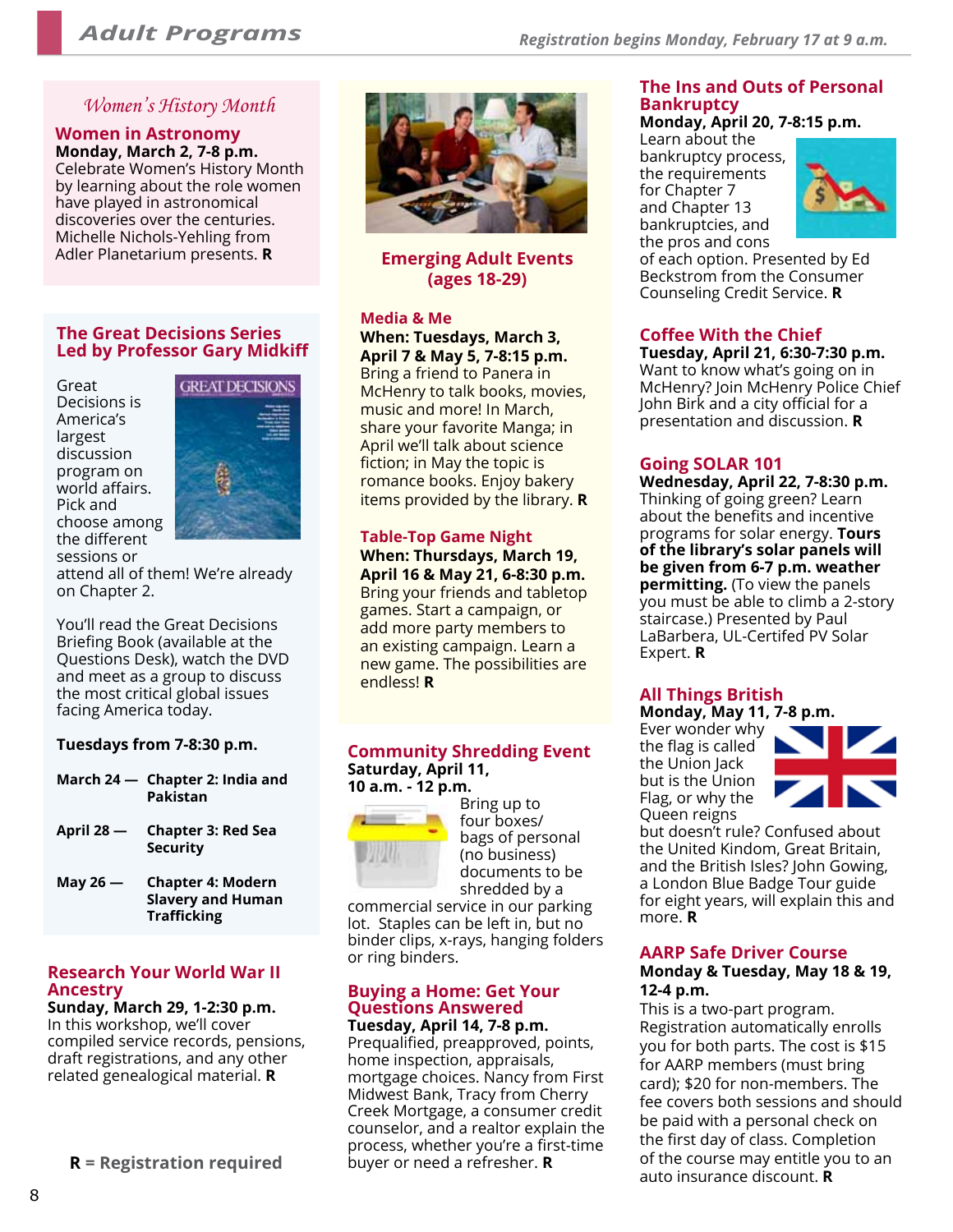

## **Free Movies @ Your Library**



**Starts promptly at 1 p.m. Sundays on:**

**March 15 — "Downton Abbey" Rated PG. Focus Features.**

**April 19 — "Blinded by the Light" Rated PG-13. New Line Cinema.**

**May 17 — "The Peanut Butter Falcon" Rated PG-13. Lions Gate Films.**



*For ages 18 & up. No registration needed. This program is funded by the Friends of the McHenry Public Library.*

## **In the Spotlight!**

Did you know that we offer online resources that help you shop, sharpen your technology skills, prepare for tests, fix your vehicles, look up medical information, do your taxes, or learn a new language?

The electronic resources we subscribe to — available free, and some 24/7 — include reference materials, articles, images and interactive tutorials. These tools provide reliable information, peer-reviewed articles and citations.

## **Featured Resource:**



## **creativebug is Here!**

Get "making" with "creativebug," which gives you unlimited access to thousands of online art and craft video classes and instructions.

New content is added weekly, and there are projects for all skill levels.

creativebug is free through our website when you create an account. You can use this online resource from home, too.

creativebug is available on our website under FIND IT /Library Databases.

#### **Tax Forms and Tax Help**

We don't receive paper tax forms or booklets, but you can use our public computers and printers to print tax forms at 10 cents per page. To download and print forms from your own computer, or to get a paper copy of an IRS instruction booklet mailed to you, go to: irs.gov/forms-instructions. AARP offers free tax prep help to eligible residents. For appointments at our library, call Crystal Lake Senior Services at 815-356-7457.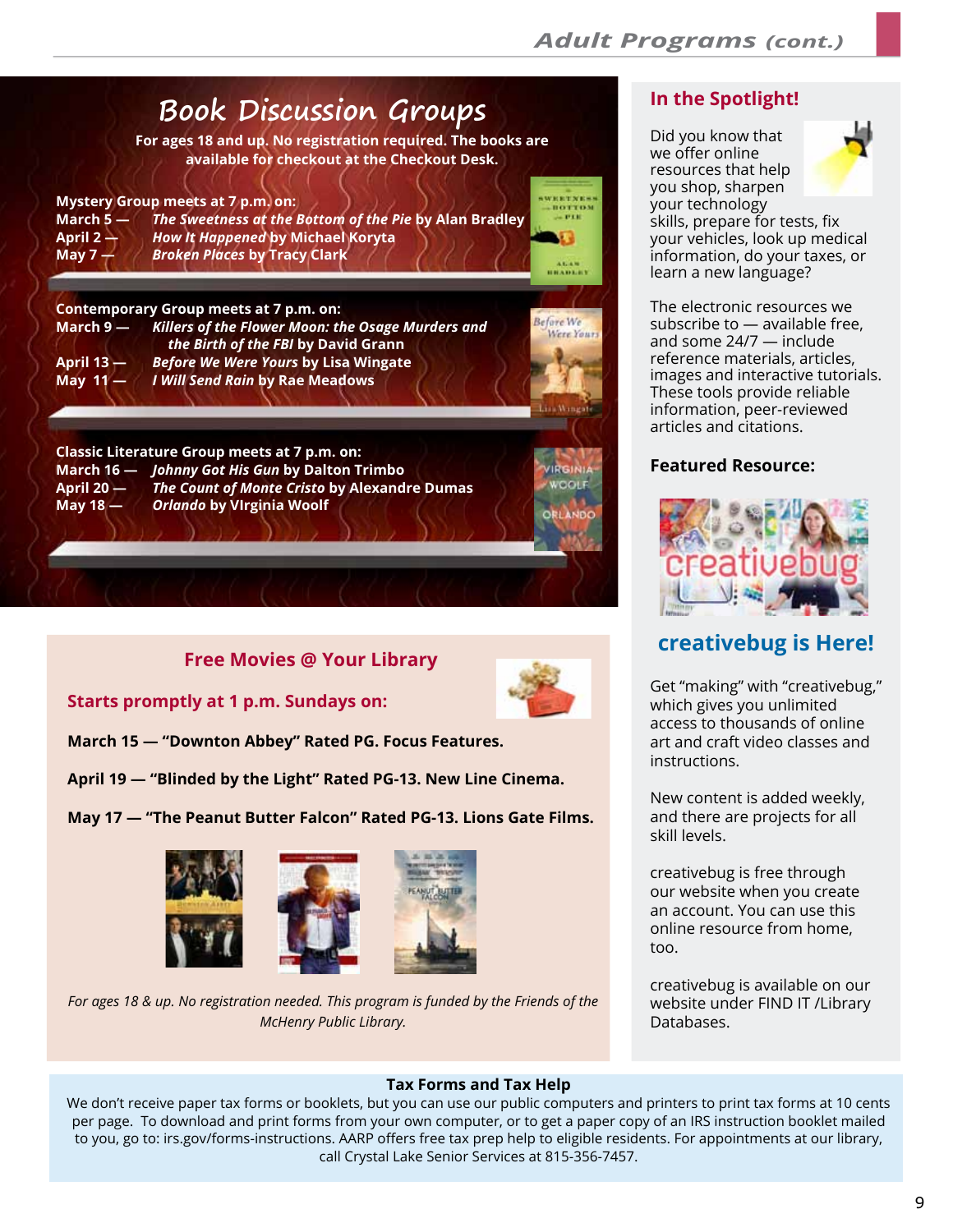

*You must have a valid MPLD card and register by phone (815-385-0036) or in person.*

## **Intro to iPhone and iPad**

**Sunday, March 8, 1-3 p.m.** Have an iPhone or iPad and don't know how to use it? Bring your device(s) to this free course to get started. **R**

#### **Basic Microsoft Word 2013**

**Saturday, May 16, 2-4 p.m.** Learn how to create, edit, save and print a document. **R**

#### **Intermediate Excel 2013**

**Sunday, May 17, 1-3 p.m.** Learn simple formulas and functions. Basic Excel knowledge is required. **R**

#### **Talk to McHenry County Department of Health/Hable con El Departamento de Salud Friday, April 17, 2-4 p.m.**

Stop by the lobby to talk to representatives from the McHenry County Department of Health and learn about various resources: Women Infant Children (WIC), and health screenings. MCDH's mission is to promote health, safety and prevent disease.

Visítenos para hablar con representantes de el Departamento de Salud del condado de McHenry para aprender sobre recursos como WIC y chequeos de salud. La misión de MCDH es promover la salud, seguridad y prevenir enfermedades.

## *Eventos para adultos*

#### **Computación: lo básico de Excel**

**sábado el 7 de marzo, 9:30 a.m. - 12:30 p.m. y jueves, el 9 de abril, 6:30-8:30 p.m.** 

Las clases repasaran conceptos generales como crear una tabla y fórmula.



## **Computación: lo básico de PowerPoint: parte 2**

**jueves, el 12 de marzo, 6:30-8:30 p.m. y sábado el 23 de mayo, 9:30 a.m. - 12:30 p.m.** 

Las clases repasaran conceptos generales, como utilizar el programa de



Microsoft PowerPoint y crear una presentación, con práctica y conceptos adicionales.

# **Kiss Me Kate Bus Trip**

#### **Sunday, May 3, 11:15 am - 4:15 pm.**

## **REGISTRATION STARTS WEDNESDAY FEBRUARY 19, 2020**

A hilarious backstage romantic comedy, *Kiss Me Kate* combines the humor and sophistication of William Shakespeare and Cole Porter.



The cost is \$60 and includes a ticket,

transportation to and from the Marriot Lincolnshire Theater, and a boxed lunch. Tickets are NONREFUNDABLE.

For details, visit the Questions Desk or call the library at 815-385- 0036. Space is limited! Register and pay in person with cash or check — no credit cards. For ages 18 & up.

## **R = Registration required**

*Register online (www.mchenrylibrary.org) or call 815-385-0036*

#### **Computación para principiantes: parte 2**

**jueves el 26 de marzo, 6:30-8:30 p.m. y sábado, el 25 de abril, 9:30 a.m. - 12:30 p.m.** 

Las clases repasaran conceptos generales, como utilizar una



computadora, con práctica y conceptos adicionales.

#### **Computación: las redes sociales**

**jueves el 23 de abril, y el 7 de mayo, 6:30-8:30 p.m.** 

Las clases repasaran conceptos acerca de las redes sociales: Facebook, Twitter e Instagram.

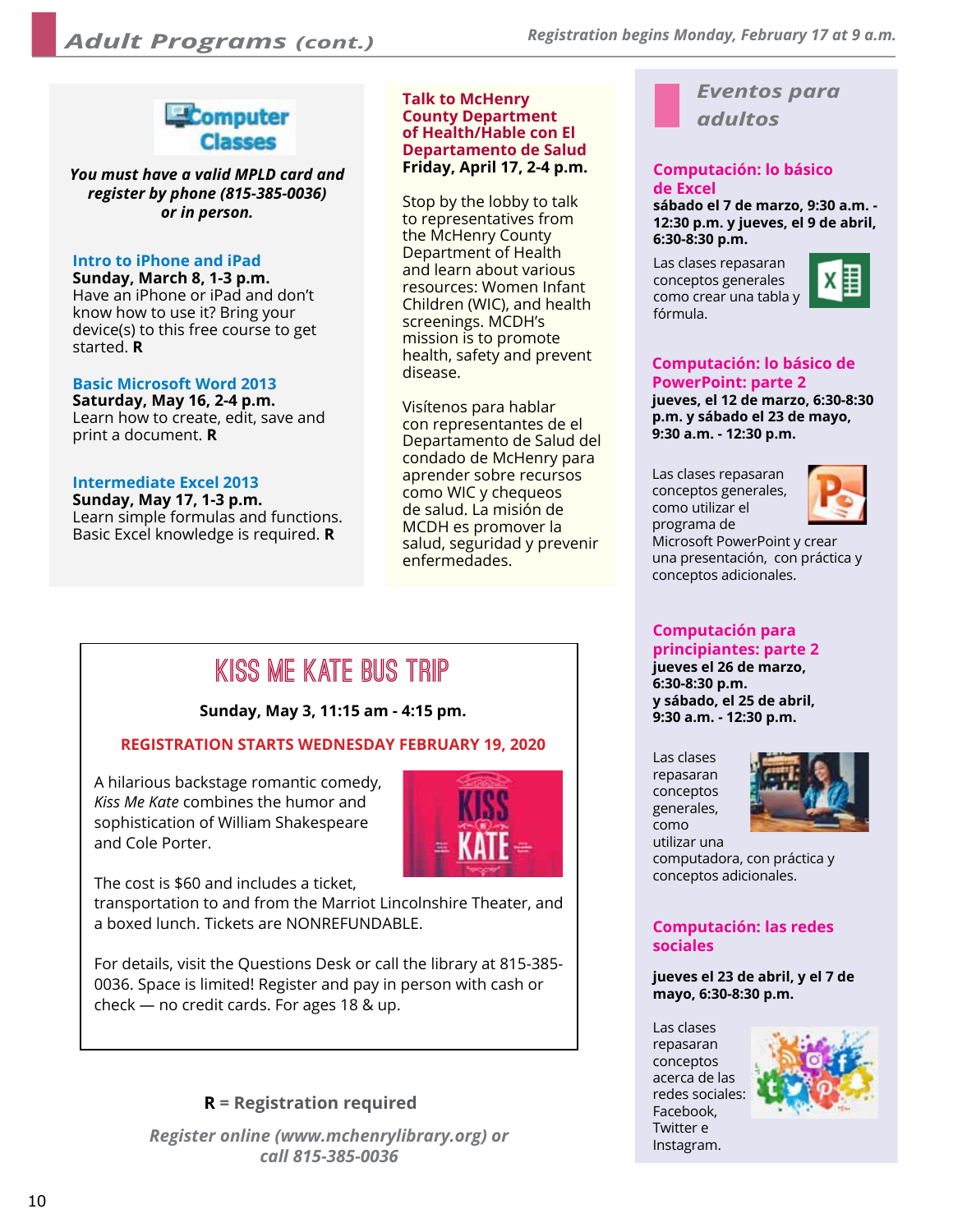## *Programas En Español*

#### *Es necesario registrarse para todos los eventos, comenzando lunes el 17 de febrero a las 9 a.m., en persona, en línea en nuestro sitio de Web, o por teléfono en 815-385-0036.*

## **Hora de cuentos bilingüe | los martes, el 3, 10 y 17 de marzo, el 21 y el 28 de abril, y el 5 y el 12 de mayo, 4:30-5 p.m. | Para niños de 2-6 años y sus padres o proveedores de cuidado**

¡Haremos cuentos bilingües, rimas, música, baile y más para niños que quieren escuchar los dos idiomas!

#### **marzo**

**Noche de Película Aladino| miércoles, el 4 de marzo | 6:30-8:30 p.m. | para toda la familia!** Ven a la biblioteca para ver a Aladdin y comer bocadillos.

**Casa de Aves| sabado, el 7 de marzo | 2-3 p.m. | para niños en grados 2º-5º** Ven para decorar una casita para los pájaros para la primavera.

**Cozer: hacer una almohada"| lunes, el 9 de marzo | 4:30-6 p.m. | para adolescentes en los grados 5º-12º.** Aprende hacer una almohada y llevatela a tu casa.

**Cuéntame 2020 — ¿Estás listo para el censo? | domingo, 22 de marzo, 1-2 p.m. | para adultos** Un representante de Mano a Mano estará aquí para decirte lo que necesita saber acerca de El Censo y responder preguntas.

#### **Aprendiendo Inglés: padres e hijos | lunes, el 23 de marzo, 6-7 p.m.**

Usted y su hijo/a quieren aprender inglés? entonces venga a la biblioteca con sus hijos para aprender inglés juntos.

**Clase de Dibujo por The Krayon Brothers | martes, el 24 de marzo, 10-11 a.m. | Para niños en grados 2º-8º** Aprende a dibujar con los Hermanos Krayon y diviértete!

#### **TAG en español | miércoles, el 25 de marzo, el 22 de abril y el 27 de mayo, 4:30-5:30 p.m. | para adolescentes en grados 9º-12º**

Acompáñanos por refrescos y la oportunidad de hablar de como puedo mejorar los servicios de la biblioteca para los adolescentes hispanohablantes.

**Cuentos de dinosaurio | viernes, el 27 de marzo, 10-11 a.m. | para niños en grados K-2**

Ven a escuchar increíbles cuentos de dinosaurios y haz una manualidad.

#### **abril**

**Cuentos de Pascua | lunes el 6 de abril, 6:30-7:30 p.m. |para niños en grados K-2** Ven a la biblioteca para escuchar cuentos de la pascua y para hacer una manualidad.

**Cozer: hacer una bolsa| viernes, el 10 de abril | 9:30-11 a.m. | para adolescentes en los grados 5º-12º.**

Ven a la biblioteca para aprender hacer una bolsa de libros y usarla para los libros que tomes prestados.

#### **Fiesta de Selena: Lotería | lunes el 13 de abril, 6:30-8 p.m. | para toda la familia!**

Ven a la biblioteca para celebrar el cumpleanos de Selena. ¡Gana premios increibles!

#### **Hacer una marca con flores | jueves, el 16 de abril, 4:30-5:30 p.m. | para adolescentes en los grados 5º-12º.** Aprende hacer marcas con flores en un cuadro de lona para decorar tu cuarto.

**El día de los niños/El día de los libros | lunes, el 27 de abril, 6-7 p.m. | ¡Divertido para toda la familia!** ¡Ven a la biblioteca para celebrar el día del niño con nosotros! Tendremos a Sones de México este año para enseñarnos sobre la historia y cómo bailar, el baile de los viejitos. También vamos hacer máscaras. *Patrocinado por los Amigos de la Biblioteca de McHenry.*

*Cada martes y jueves, 3:30-5 p.m. en el Sala de Reuniones. Ven la Biblioteca para comer una merienda rápida. Mientras que estás aquí* 

*proporcionada por Northern Illinois Food Bank.*

#### **mayo**

**Celebración del Día de las Madres| miércoles, el 6 de mayo, 7:30-8:30 p.m. | para toda la familia!** ¡Ven a celebrar el dia de las madres y hazle un regalo!

**Ozobots | lunes, el 18 de mayo, 4:30-5:30 p.m. | para niños en grados 1º-5º**

Diviértete jugando con los Ozobots y hacer carreras.